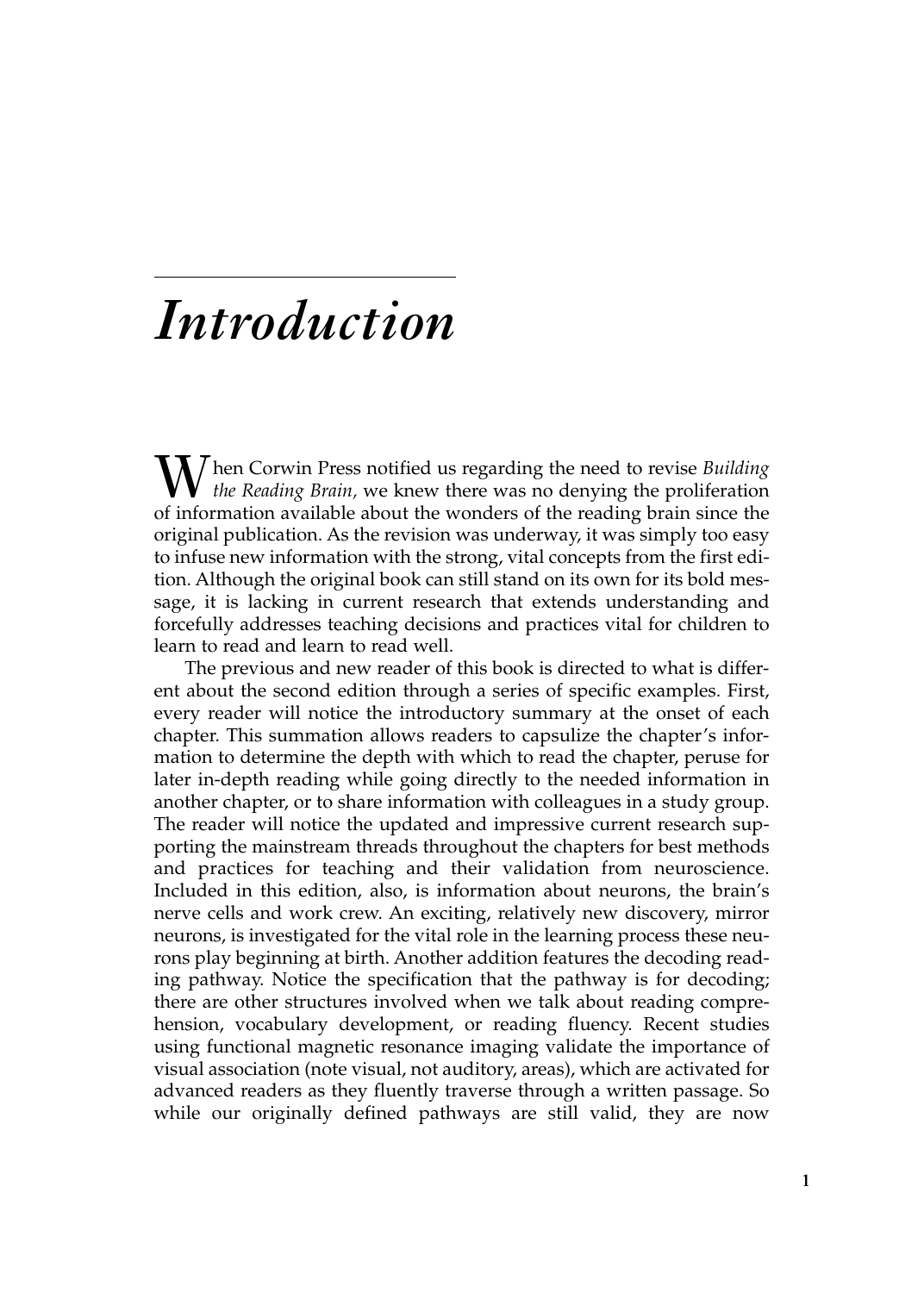enhanced with additional areas of the brain supporting the reading process as it moves from simply identifying words to magnificently knowing words for their meaning.

A fifth area of expansion involves a look at sensory input into a child's brain. We look at expanded channels for information input and challenge teachers to check for understanding through a multiplicity of output products. Coupled with input and output channels, we turn to motivation to learn. Boldly, we state that teachers cannot make children learn. Children must be motivated to learn and willing to participate in the learning process with deep concentration. Readers will have some fun with this area and others that make teaching (according to the standards) exciting and captivating. Thinking about ways to motivate learners, what about children who are English learners? Yes, this edition has expanded information about our children who must become fluent English speakers. Surprise! They need to be engaged with language. Teacher talk and tell does not lead to language learning for their students.

Interestingly, Response to Intervention (RTI) is now common school campus vernacular. When the first edition of this book was printed, we referred to school level assessment teams, and Tier 1, 2, and 3 levels of intervention. Now this process is actualized by well-accepted RTI practices. Chapter 7 continues to have ways for doing RTI as well as current neuroscience research to validate the work of our schools. Simply put, most children who struggle with reading are not disabled. They have physiologically inadequate connections for the structures of the brain that can ensure successful reading. It is RTI practices, for the most part through general education programs, that force efficient reading pathways to emerge for use. And what is new about eye movements during automatic fluent reading? Scientists provide us with an astounding new look at how reader's eyes operate to provide the child's brain with the necessary information to read with understanding.

Finally, there is a plea to consider teaching outside the traditional curriculum and physical setting. Chapter 7 grapples with traditional teaching and the inferred benefits of expanded ways and places to reach a higher potential of the human brain. The statement, "We only use 10 percent of our brains," is simply not true. We use all areas of our brains, but to what percentage of our potential do we use this marvelous organ? It is intriguing to consider movement beyond our static way of looking at education.

The original purpose in writing this book was to bring to the field of developing literacy a focus that has become possible only through developments in neuroscience. Thus began the ambitious task to align new developments in neuroscience with the reading process. It is our hope that this work will continue to provide parents and educators with a better understanding of the ways they can help to leverage reading success.

First, chapters focus on the role of parents and caregivers as they work together with young children to build that most ancient and fundamental human communication bridge—spoken language. We offer parents and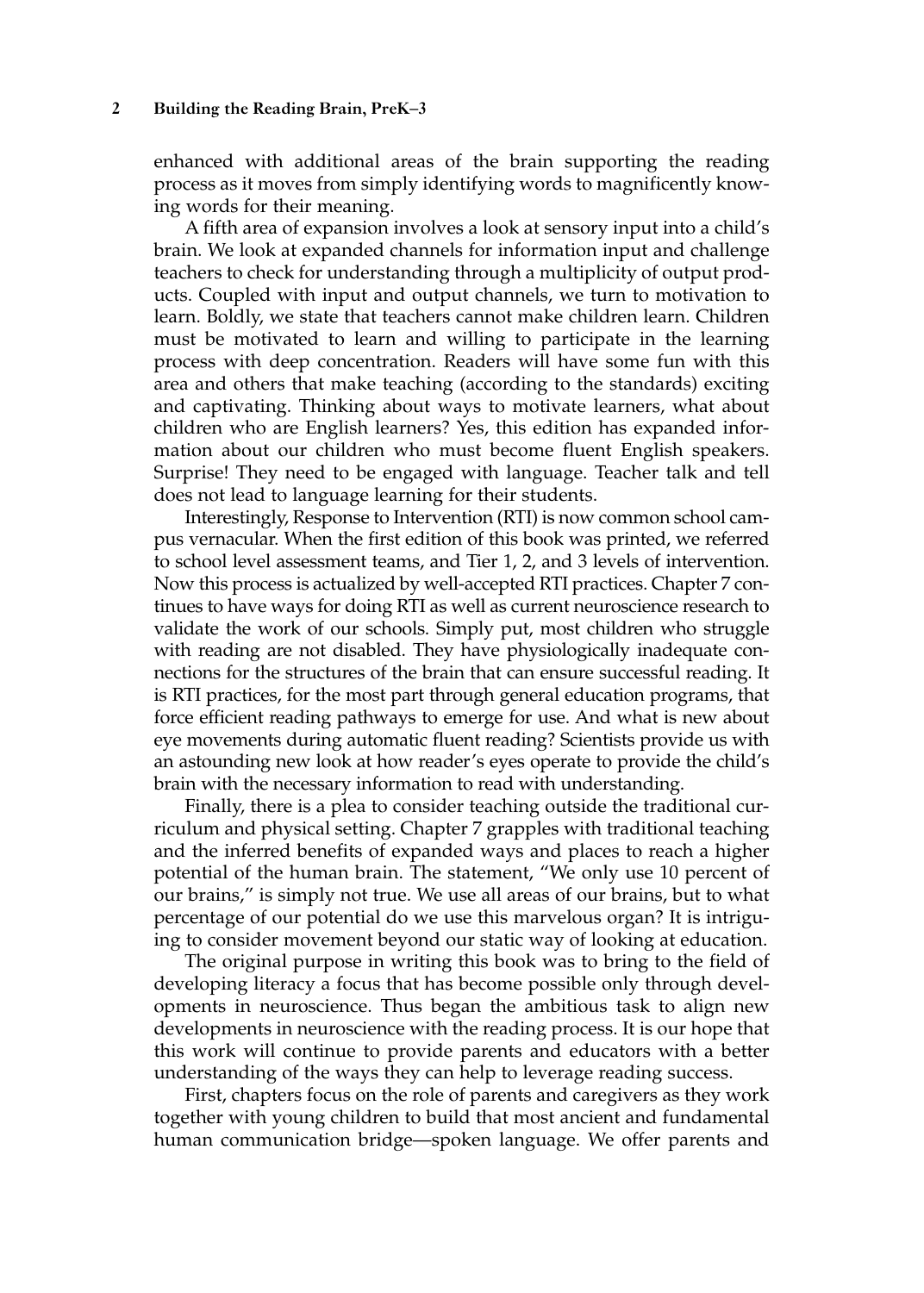caregivers ways to build on children's natural proclivity for speech and to begin to nurture them in an appreciation and understanding of language, print, and books to support the process whereby children move from spoken language to understanding symbolic written language.

Next, by examining the neurobiology of language and the scaffolding it provides for the cognitive processes of reading, we hope to help educators use the best of what we know of how the brain learns and merge it with what we know from reading experts about the best reading instructional practices.

Looking through the new clarifying lens of brain imaging, we see how some children experience greater challenge in becoming readers, and we look at possible appropriate interventions for these children. From what we know of the brain, we have drawn conclusions about applications for classroom instructional decisions and practices that are in line with how the brain learns, how teachers can help to build the reading brain, and how they can differentiate instruction for struggling readers.

For the benefit of those people who work to ensure reading success parents and families, caregivers for young children, nursery school teachers, preservice and in-service primary teachers, faculty study groups, staff developers, literacy coaches, and school leaders—this book is provided. To facilitate reflection, discussion, and application of the ideas offered, reflection prompts are included at the end of each chapter.

The chapters of this book are arranged to look chronologically at language and reading development. Parents, early caregivers, and teachers may choose to begin reading where they expect immediate application to their situations. However, note that Chapter 2, with its overview of how the brain processes language and reading, is particularly important as it provides a physiological foundation for the rest of the book.

Chapter 1 provides an introduction to the reading process and explains why reading is an "unnatural" act. It discusses the factors that influence whether or not children will become fluent readers. In Chapter 2, the authors explore the neurological processes involved in learning to read. The oral language pathway, which is hardwired in the brain at birth, provides the foundation for building the reading decoding pathway. However, some children's brains are hindered from making the transition from language to reading. This chapter includes a discussion of the biological and environmental causes of reading difficulties.

Because the brain uses the innate language pathway to learn to read, the development of language is an essential precursor to reading. Chapter 3 looks at how parents and caregivers can encourage and enhance oral language in their children from birth to age 3. It explains why reading to children and teaching them nursery rhymes helps to build the brain structures children will need in order to read. Chapter 4 continues this discussion with a focus on emergent literacy in preschool children. Discussed are developmentally appropriate activities and methods for continuing oral language development.